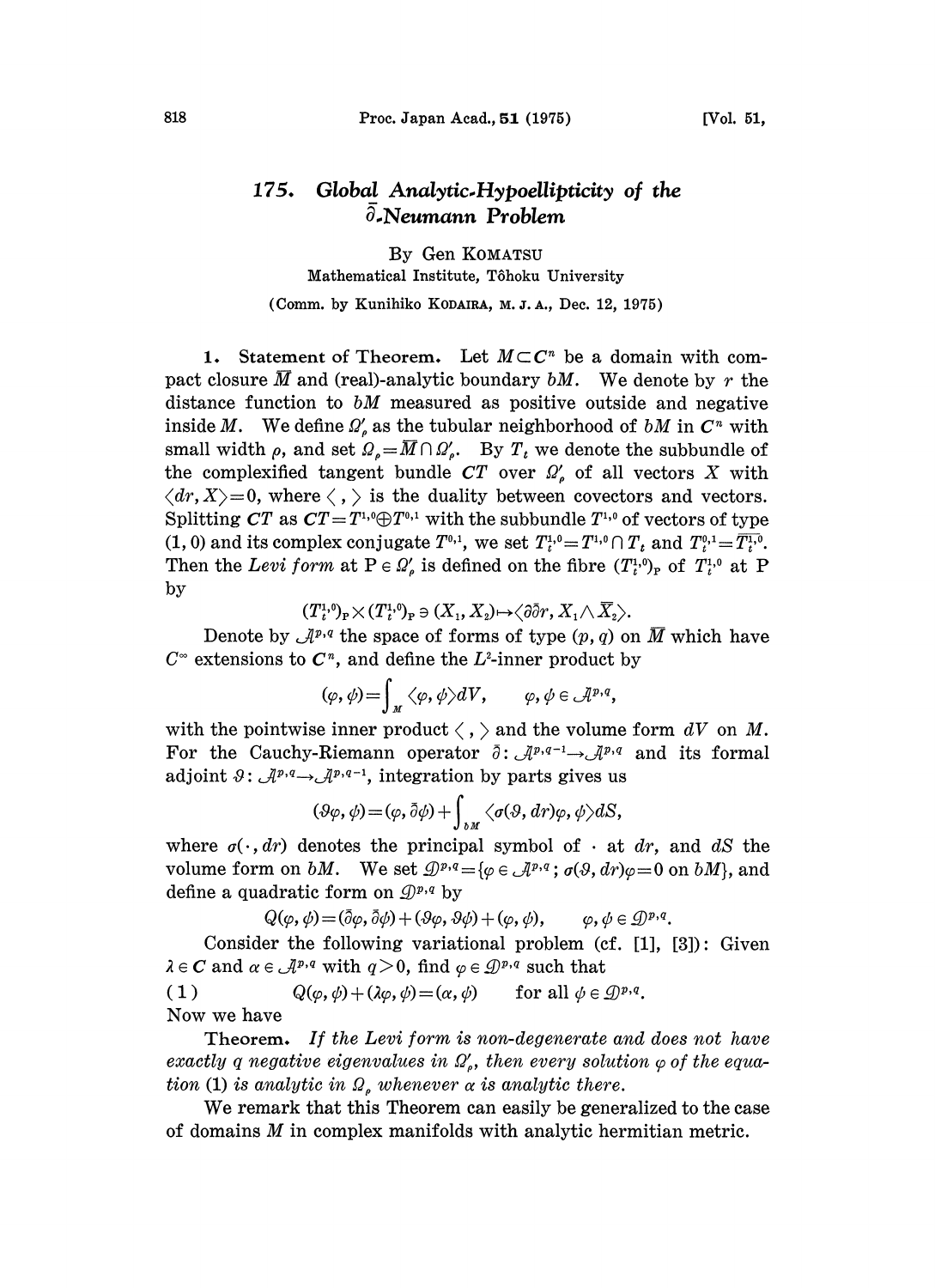Suppl.] Global Analytic-Hypoellipticity 819

2. A priori estimate and a special vector field. Letting  $\mathcal{A}^{p,q}_{\alpha}$ denote the space of elements in  $\mathcal{A}^{p,q}$  supported in  $\Omega_p$  and setting  $\mathcal{D}_p^{p,q}$  $=\mathcal{A}_{\rho}^{p,q}\cap\mathcal{D}^{p,q}$ , we define an operator  $\overline{n}$ :  $\mathcal{A}_{\rho}^{p,q}\rightarrow\mathcal{A}_{\rho}^{p,q}$  of order zero by  $\overline{n} = \sigma(-\overline{\partial}\vartheta, dr)$ , which is an orthogonal projection relative to the inner

product  $\langle$  ,  $\rangle$ . Denoting by  $\varGamma(\cdot)$  the space of sections of  $\cdot$  over  $\varOmega'_{\rho}$  and product  $\langle , \rangle$ . Benoting by  $T(\cdot)$  the space of sections of  $\cdot$  over  $\mathbb{Z}_{\rho}$  and letting  $V_x: \mathcal{A}_{\rho}^{p,q} \to \mathcal{A}_{\rho}^{p,q}$  be the (complex) covariant differentiation along  $X \in \Gamma(CT)$ , we set  $\tilde{\mathcal{V}}_X = \overline{n}\mathcal{V}_X\overline{n} + (1-\overline{n})\mathcal{V}_X(1-\overline{n})$ , which maps  $\mathcal{Q}_s^{p,q}$  into itself if  $X \in \Gamma(T_i)$ .

By means of local orthonormal basis  $(L_1, \dots, L_n)$  of  $T^{1,0}$  with  $L_n$  $=R$ =the dual of  $\partial r$ , we define a norm on  $\mathcal{D}_{\rho}^{p,q}$  by

$$
N(\varphi)\!=\!\Bigl(\!\int_{M}\biggl(\sum\limits_{i=1}^{n}|\widetilde{\boldsymbol{V}}_{\mathcal{I}_{i}}\varphi|^{2}\!+\!\sum\limits_{i=1}^{n-1}|\widetilde{\boldsymbol{V}}_{L_{i}}\varphi|^{2}\!+\!|\varphi|^{2}\Bigr)dV\Bigr)^{1/2}
$$

with  $|\varphi|^2 = \langle \varphi, \varphi \rangle$ , which is well-defined when  $\rho$  is small.

We say the basic estimate holds in  $\mathcal{D}^{p,q}$  if for some  $C>0$ ,

 $\int_{\partial M} |\varphi|^2 dS \leqslant CQ(\varphi, \varphi)$  for all  $\varphi \in \mathcal{D}^{p,q}$ ,

an estimate guaranteed by our assumption (see [2]). Now one has

**Lemma 1** (a priori estimate). If the basic estimate holds in  $\mathcal{Q}^{p,q}$ , then there exists a constant  $C>0$  such that

$$
C^{-1}N(\varphi)^2 \leq Q(\varphi, \varphi) \leq CN(\varphi)^2 \qquad \text{for all } \varphi \in \mathcal{D}_{\varphi}^{p,q}.
$$

We need commutator estimates as usual in proving the regularity. The vector field Y given in the following lemma will play an essential role in our commutator estimates.

**Lemma 2.** Suppose that the Levi form is non-degenerate in  $\Omega'$ . If  $\rho$  is sufficiently small, then there exists an analytic vector field  $Y \in \Gamma(T_t)$  with  $\overline{Y} = -Y$  such that

 $\langle \partial r, [X, Y] \rangle = 0$  in  $\Omega'$ , for all  $X \in \Gamma(T_i^1 \cap T_i^2)$ ,<br>  $\langle \partial r, [\overline{R}, Y] \rangle = 0$  on bM and  $\langle \partial r, Y \rangle = 1$  on bM,

 $\langle \partial r, [\overline{R}, Y] \rangle = 0$  on bM and  $\langle \partial r, Y \rangle = 1$  on bM,

where  $[X_1, X_2]$  denotes the commutator  $X_1X_2-X_2X_1$ .

Taking ample vector fields  $Z_1, \cdots, Z_{2n} \in \Gamma(T_t^{1,0} \oplus T_t^{0,1})$  which are analytic, and letting  $|K|=l$  and  $\tilde{V}_{Z}^K=\tilde{V}_{Z_{K_l}}\cdots\tilde{V}_{Z_{K_l}}$  for ordered integers  $K=(\kappa_1, \dots, \kappa_l)$  with  $1 \leq \kappa_i \leq 2n$ , we set

 $N(\varphi; l, m) = (l+m)!^{-1} \max_{|K|=l} N(\tilde{V}_{Z}^{K}\tilde{V}_{Y}^{m}\varphi)$  for  $\varphi \in \mathcal{D}_{\varphi}^{p,q}$ .

3. Sketch of the proof of Theorem. Recall that the solution  $\varphi$  of the equation (1) satisfies the second order differential equation

$$
\Box \varphi + (\lambda + 1)\varphi = \alpha, \quad \text{where } \Box = \bar{\partial}\vartheta + \vartheta\bar{\partial}.
$$

Then, if we notice that the operator  $\Box$  has analytic coefficients and is of elliptic type, the analyticity of the solution  $\varphi$  near bM will follow by virtue of the Holmgren's theorem from that of the Cauchy data of  $\varphi$ 

on bM (see [4]), a fact which is equivalent to<br>
(2)  $N(\zeta\varphi; l, m) \leqslant C_0 C_1^l C_2^m$  for all  $l$ ;  $N(\zeta \varphi; l, m) \leqslant C_0 C_1^l C_2^m$  for all  $l \geqslant 0$  and  $m \geqslant 0$ , where  $\zeta = \zeta(r)$  is a function of r supported in  $\Omega'$ , and  $\zeta = 1$  near bM. In